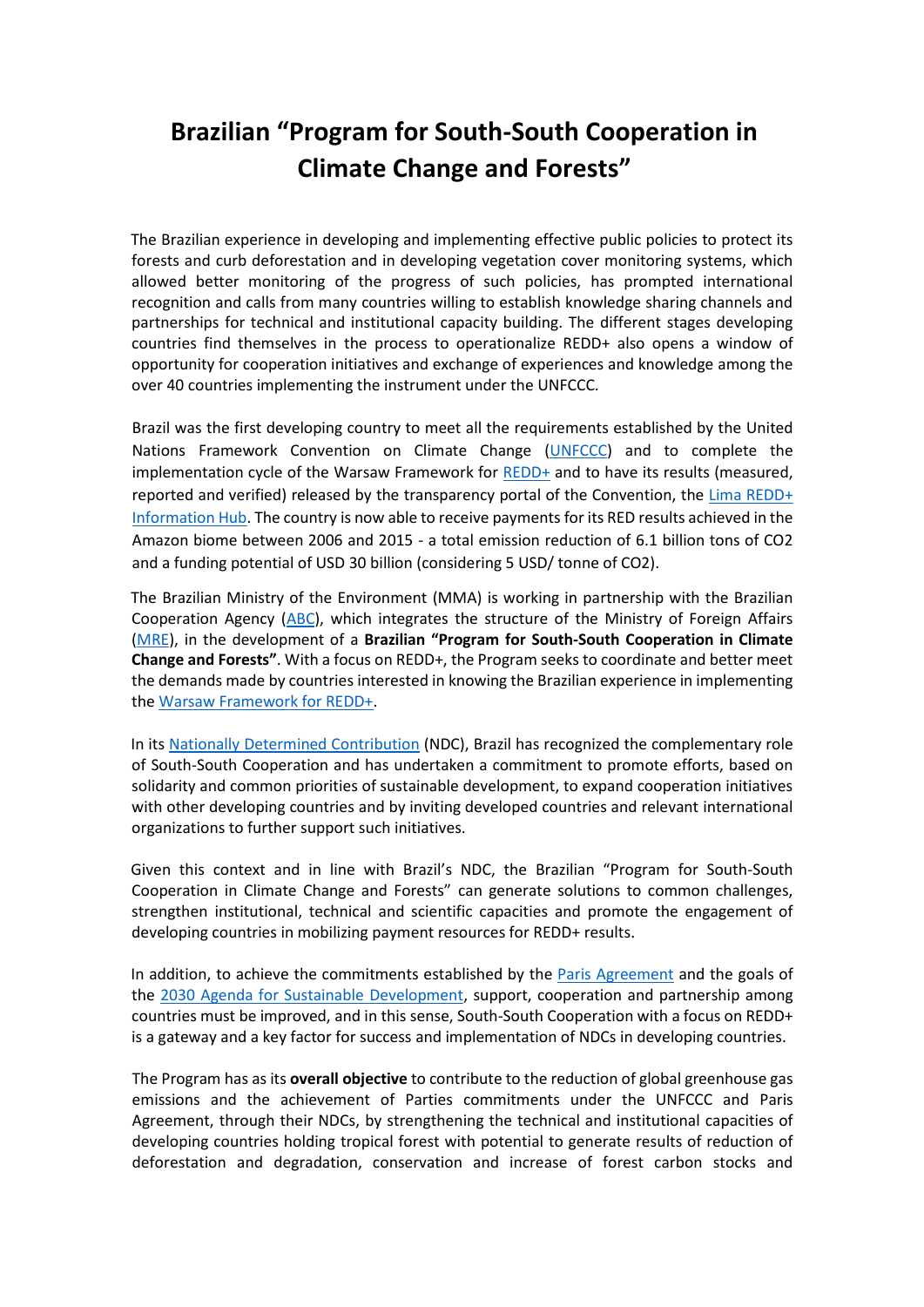sustainable management of forest resources (REDD+). It also seeks to increase collaboration and exchange at the regional level and to promote the alignment of developing countries in the international negotiations on climate change.

To achieve its overall objective, the Program will converge its efforts on the following **specific objectives**: implement the Warsaw Framework for REDD+ and other REDD+ decisions under the UNFCCC; develop technical and institutional capacities for the implementation of long-term monitoring systems and free access to information; transform information into public policies and promote their integration to reduce rates of deforestation and forest degradation globally and also promote actions to mitigate greenhouse gases from the forest sector; establish governance structures and national funds to receive results-based funding and jointly build international and national REDD+ resource transfer structures, considering the key role of the Green Climate Fund (GCF); and implement REDD+ Safeguards at the regional level.

For its implementation, the Program proposes the organization of activities into **four general action lines**:

> (i) **[Forest Cover Monitoring](http://redd.mma.gov.br/en/monitoring)**[:](http://redd.mma.gov.br/en/monitoring) Investments should be made in partner countries to develop technical and institutional skills to develop monitoring systems and to enable free access to information through data sharing platforms - receiving station and access to Brazilian satellites or the ones developed in partnership with other countries (with a focus on land use). Given Brazil's capacity in developing forest cover monitoring technologies and the partnerships already established by the National Institute for Space Research [\(INPE\)](http://www.inpe.br/ingles/) in this area, Brazil considers it to be a strategic starting point to advance South-South Cooperation in this field.

> (ii) **Developing Evidence Based Integrated [Public Policy](http://redd.mma.gov.br/en/legal-and-public-policy-framework)**[:](http://redd.mma.gov.br/en/legal-and-public-policy-framework) the Brazilian government adopted specific [plans](http://combateaodesmatamento.mma.gov.br/) to address the drivers of deforestation and to promote sustainable use of natural resources in the Amazon and the Cerrado - th[e](http://redd.mma.gov.br/en/legal-and-public-policy-framework/ppcdam) [Action Plan for Prevention and Control of Deforestation in the Legal](http://redd.mma.gov.br/en/legal-and-public-policy-framework/ppcdam)  [Amazon](http://redd.mma.gov.br/en/legal-and-public-policy-framework/ppcdam) [\(PPCDAm\)](http://combateaodesmatamento.mma.gov.br/images/conteudo/Planos_ultima_fase.pdf) and the [Action Plan for Prevention and Control of](http://redd.mma.gov.br/en/legal-and-public-policy-framework/ppcerrado)  [Deforestation and Forest Fires in the Cerrado](http://redd.mma.gov.br/en/legal-and-public-policy-framework/ppcerrado) [\(PPCerrado\)](http://combateaodesmatamento.mma.gov.br/images/conteudo/Planos_ultima_fase.pdf); they are the product of extensive high level political articulation and of the integration of forest cover monitoring and law enforcement efforts. The implementation of these policies, with the support of states, municipalities and other key actors, contributed to a significant reduction in the deforestation rates in Brazil. Such initiatives have been incorporated in the National Policy on Climate Change [\(PNMC\)](http://www.mma.gov.br/clima/politica-nacional-sobre-mudanca-do-clima) and, along with th[e](http://redd.mma.gov.br/en/the-national-redd-strategy) Brazil's National REDD+ Strategy [\(ENREDD+\)](http://redd.mma.gov.br/en/the-national-redd-strategy), they are references for designing national actions to mitigate forest related greenhouse gases emissions in developing countries.

> (iii) **Measuring, Reporting and Verifying (**[MRV](http://redd.unfccc.int/fact-sheets/redd-mrv-and-results-based-payments.html)**) REDD+ resul[ts](http://redd.mma.gov.br/en/measuring-reporting-and-verifying-mrv-redd-results) and developing REDD+ technical documents to be submitted to the UNFCCC**: that includes the necessary steps to implement the [Warsaw Framework for REDD+](http://redd.mma.gov.br/en/redd-under-the-unfccc/the-incentives-structure) and other REDD+ related decisions agreed under the UNFCCC. More specifically, it addresses the preparation and submission of technical documents such as: [National Communication,](http://sirene.mcti.gov.br/publicacoes) Forest Reference Emission Levels [\(FREL\)](http://redd.unfccc.int/fact-sheets/forest-reference-emission-levels.html), REDD+ Technical Annex, Biennial Update Report (BUR), summary of information on the Safeguards, as well as the facilitative processes of evaluation of the submitted documents. It also includes compiling information to produce national